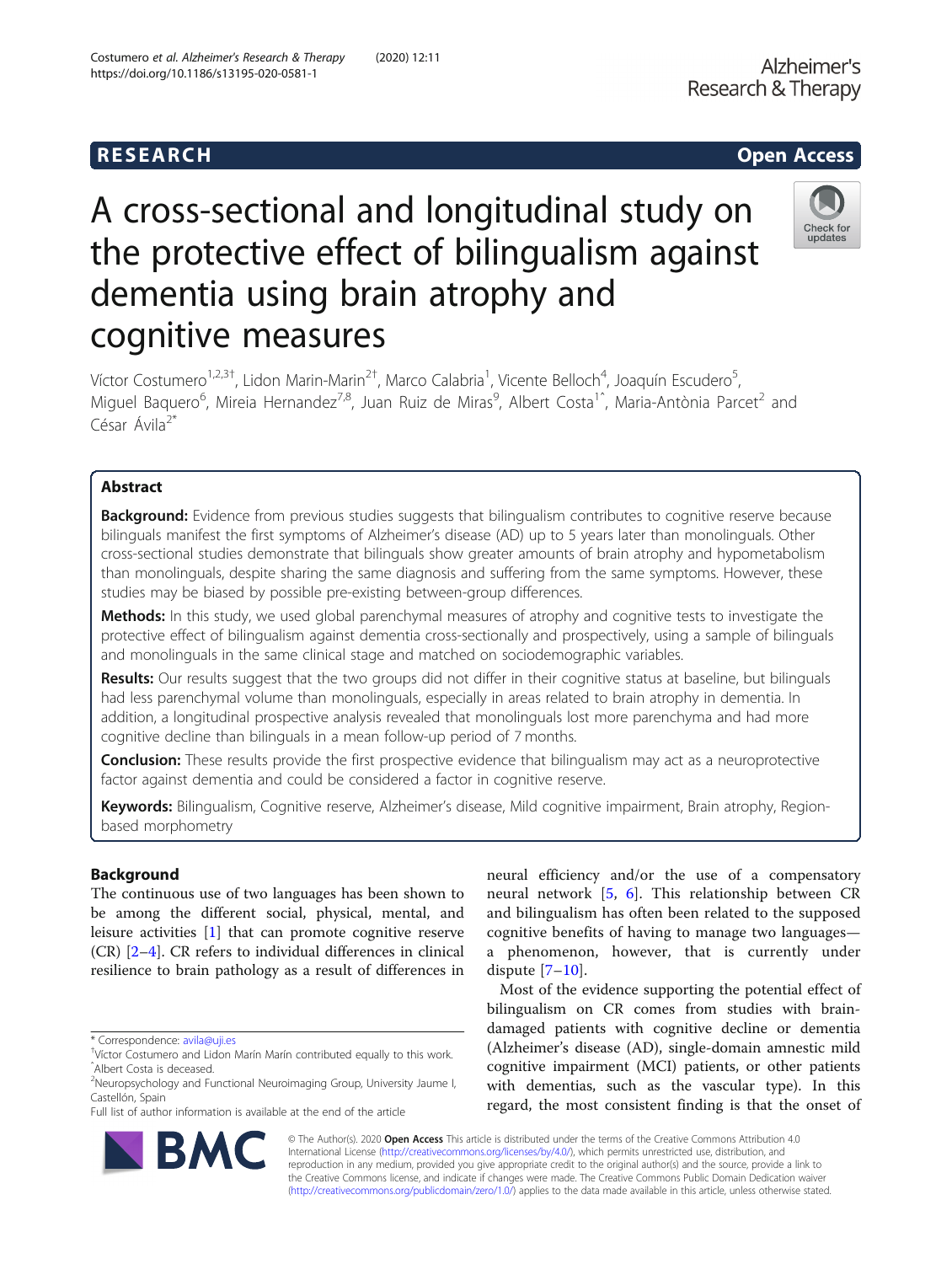the clinical symptoms associated with the disease is significantly delayed in bilinguals, compared to monolinguals—a delay of about  $4-5$  years  $\left[3, 9, 11-16\right]$  $\left[3, 9, 11-16\right]$  $\left[3, 9, 11-16\right]$  $\left[3, 9, 11-16\right]$  $\left[3, 9, 11-16\right]$  $\left[3, 9, 11-16\right]$  $\left[3, 9, 11-16\right]$  $\left[3, 9, 11-16\right]$  $\left[3, 9, 11-16\right]$ . Moreover, protective effects of bilingualism against age-related cognitive decline have been found independently of baseline cognitive ability (childhood intelligence), therefore dismissing reverse causality—the fact that childhood differences such as intelligence could lead to bilingualism instead of bilingualism leading to cognitive differences [[17](#page-8-0)]. However, these results have not always been replicated [[4](#page-8-0), [18\]](#page-8-0).

The delay in the onset of dementia in bilinguals has been proposed as evidence of the contribution of bilingualism to CR [\[9\]](#page-8-0). Two brain mechanisms are suggested to explain the increased CR: neural reserve and neural compensation. Neural reserve addresses the idea that CR could be associated with individual differences in the resilience of pre-existing cognitive networks [[9,](#page-8-0) [19](#page-8-0)]. In this regard, evidence from neuroanatomic studies with healthy older participants suggests that bilingualism promotes gray matter volume and white matter integrity as a result of using two languages [\[20](#page-8-0)–[22](#page-8-0)]. Neural compensation appears when cognitive function is maintained in the presence of brain atrophy due to better utilization of alternative networks [\[9](#page-8-0), [19,](#page-8-0) [23](#page-9-0)]. It has been suggested that this compensation promotes brain reserve; that is, it increases brain size in specific areas that allow more plasticity to overcome pathology and neurological insult [\[23](#page-9-0)].

This study takes this perspective and investigates brain atrophy in bilingual and monolingual individuals with MCI. Therefore, if bilingualism promotes neural reserve and compensation, bilinguals might be expected to tolerate greater amounts of neuropathology or atrophy once the disease is manifested. This prediction is based on neuroimaging studies showing that, at the same cognitive level, bilinguals have more brain pathology than monolinguals. The first study to investigate the CR effects of bilingualism showed that bilingual patients suffering from AD exhibited much greater brain atrophy than monolinguals in regions associated with the pathology, such as the left middle temporal lobes [[24](#page-9-0)]. Because the two language groups showed the same degree of cognitive decline, the interpretation is that bilinguals would tolerate greater amounts of neuropathology or atrophy before the disease is manifested. Consistent with this interpretation, bilinguals with AD also showed greater levels of hypometabolism in the left parietal, temporal, and frontal areas than monolinguals [\[16\]](#page-8-0). However, it is worth noting that the opposite results have been reported in MCI patients [\[25\]](#page-9-0).

The second objective of the study is to prospectively investigate the atrophy rate in MCI participants. Although the number of studies is limited, there is evidence suggesting that bilingualism promotes neural compensation. On the one hand, studies in healthy older

individuals and patients with Alzheimer's disease have shown increased functional connectivity in bilinguals compared to monolinguals [[16,](#page-8-0) [26](#page-9-0)]. On the other hand, evidence from studies investigating structural differences in healthy older participants suggests that bilingualism contributes to brain reserve, by showing that monolinguals present more extended age-related brain atrophy than bilinguals in diverse areas of the frontal, parietal, and temporal lobules and that these differences are associated with cognitive performance on different kinds of tasks [\[27](#page-9-0)–[30\]](#page-9-0). Together, these results support the view that bilingualism contributes to neural compensation and brain reserve during all the stages of neurodegeneration. However, this interpretation is limited by the fact that all these findings stem from cross-sectional designs that could be biased by cohort effects [\[31](#page-9-0)].

In the present study, we adopt both a cross-sectional and a longitudinal perspective to determine the role of bilingualism in brain atrophy and cognitive decline. Based on the reviewed literature, we hypothesize the following: (1) MCI bilinguals matched with MCI monolinguals on a cognitive level, and sociodemographic factors would transversally present greater brain atrophy; (2) MCI bilinguals would show less atrophy and cognitive decline than monolinguals longitudinally. By combining the cross-sectional and longitudinal data, we attempt to provide a plausible explanation for the nature and origin of the bilingual delay in the onset of dementia.

#### Methods

#### Participants

Ninety-nine MCI individuals were included in this study (49 women; mean age =  $73.9 \pm 5.8$ ). All of them were born in Spain and recruited from dementia units of the Valencian community public healthcare system, and they met the following inclusion criteria: (1) subjective memory complaints (self-reported or confirmed by an informant), (2) objective memory impairment assessed with the logical memory subtest II of the Wechsler Memory Scale-III (WMS-III) [\[32](#page-9-0)], (3) essentially intact activities in daily living, (4) no evidence of dementia, and (5) a Clinical Dementia Rating score of 0.5. Exclusion criteria were having the following: (1) other nervous system diseases, such as a brain tumor, cerebrovascular disease, encephalitis, or epilepsy, or meeting the criteria for dementia; (2) a Geriatric Depression Scale [[33](#page-9-0), [34\]](#page-9-0) score > 6; (3) visible cerebral abnormalities reported by a radiologist with experience in magnetic resonance images, such as leukoaraiosis and infarction; and (4) a current psychiatric disorder or use of psychoactive medication.

#### Language group formation

All the participants resided permanently in the Spanish region of Valencia. During a clinical interview, language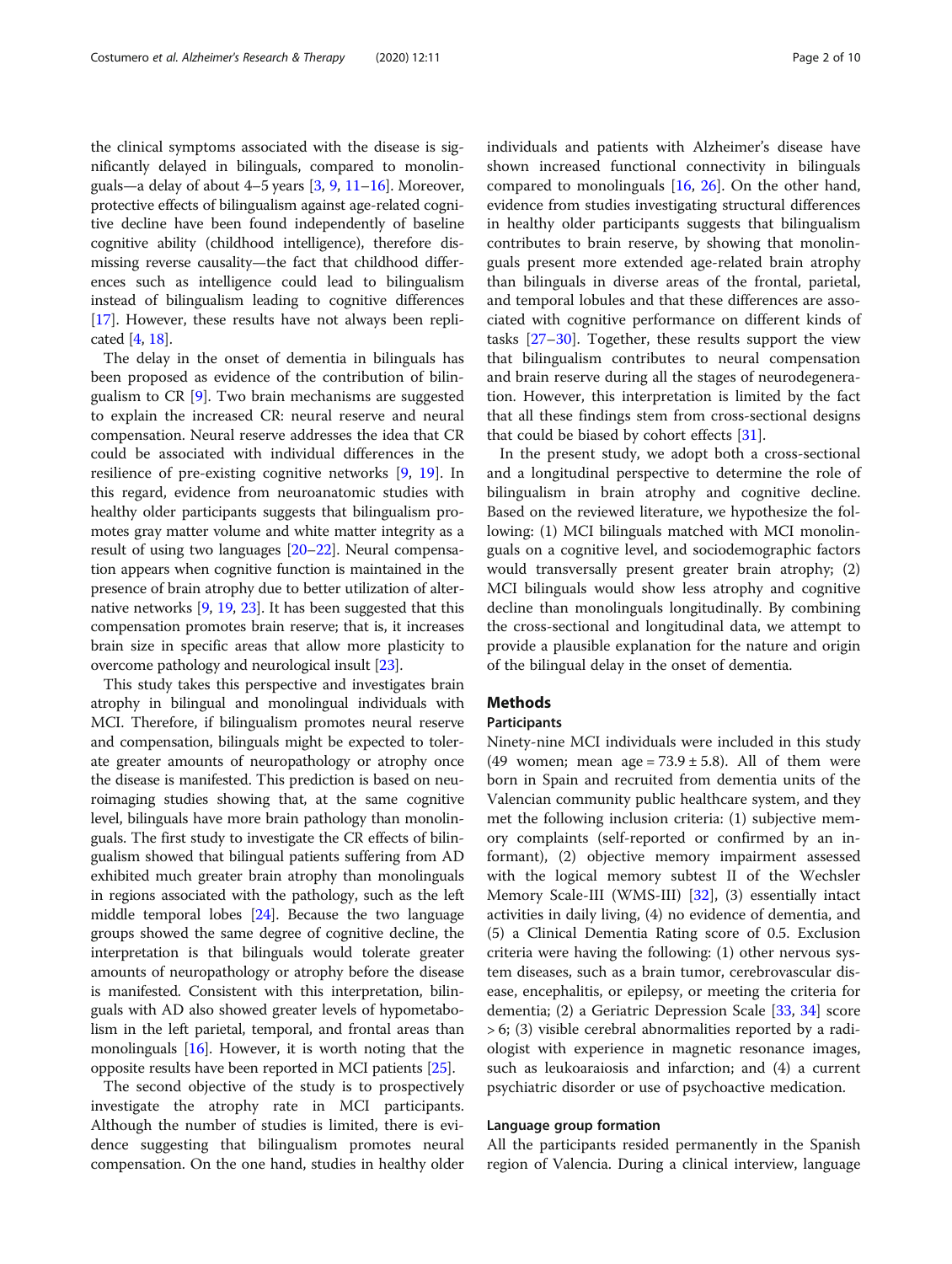history was assessed using a short interview with the patient and some relatives. We asked for relevant information about three issues: (1) Age of acquisition of Catalan and Spanish; (2) self-rating of language proficiency, including their speaking and comprehension; and (3) language use based on the frequency with which they currently speak each of the two languages. Participants who reported Catalan as their mother tongue, Spanish as a second language learned at school, and active use of both languages were considered bilinguals  $(n = 39)$ , whereas those who only spoke Spanish were considered monolinguals ( $n = 60$ ). All the bilinguals learned Catalan at home before starting school and used it in their daily lives, but they also spoke Spanish frequently. In the area where this study was carried out, 60% of the population only speak Spanish, whereas 38% use Spanish and Catalan (see survey Knowledge and social use of Valencian language, 2010: [http://www.ceice.gva.es/va/web/dgplgm/](http://www.ceice.gva.es/va/web/dgplgm/enquestes) [enquestes\)](http://www.ceice.gva.es/va/web/dgplgm/enquestes). Because these two Romance languages are similar, the same survey showed that 90% of Spanish monolinguals understand Catalan. This percentage reached 100% in our sample. This information was obtained from the interview when monolinguals self-reported an acceptable or good comprehension of Catalan, but poor or null fluency. Thus, an important consideration in our study is that, for simplicity, we use the term monolingual throughout our work to refer to individuals in our sample who only speak Spanish. However, within a more comprehensive categorization, these participants could be referred to as passive bilinguals because Spanish speakers who permanently reside in the Valencian region do not speak Catalan but are usually able to understand it. Finally, it is worth mentioning that our bilingual group did not include immigrant individuals. This rules out possible between-group differences in life conditions and cultural background, given that bilinguals and monolinguals in the Valencian region share the same sociocultural context and environment (e.g., neighborhood, school system, workplace).

Participants were invited to undergo a second magnetic resonance imaging (MRI) and neuropsychological evaluation, which took place between 6 and 9 months after the baseline acquisition. Fifty-nine participants (43 monolinguals and 16 bilinguals) performed this second evaluation. These 2 samples differed significantly on sex  $(\chi^2 = 6.68; p = 0.01)$  and were close to differing significantly on age  $(t_{(57)} = -1.36; p = 0.09)$ . These differences limit the interpretation of longitudinal analyses, given that any possible result could simply reflect baseline differences in these variables. Therefore, we used sequential matching [[21,](#page-8-0) [35](#page-9-0)] to select a subsample of 16 monolinguals from the pool of 43 that were matched on sex (12 men and 4 women) and showed minimal differences in age ( $t_{(30)} = -0.57$ ;  $p > 0.1$ ) and years of schooling ( $t_{(30)} =$ − 0.36;  $p > 0.1$ ) compared to the bilingual sample. The mean time between the first and second MRI sessions in the selected sample of 32 participants was  $6.91 \pm 1.3$ months. In the subsequent sections, all analyses referred to as cross-sectional involve the whole sample of 99 participants, whereas the analyses referred to as longitudinal involve the subsample of 32 participants. Longitudinal analysis with the whole unmatched sample of 59 participants yielded similar differences to those reported in the "[Results](#page-3-0)" section. Furthermore, there were no significant differences between the whole sample and the follow-up sample in demographic variables, parenchymal volume, or any of the neuropsychological variables (all  $p > 0.1$ ).

#### Neuropsychological assessment

All participants underwent a structured clinical interview and a neuropsychological assessment, which included a short form of the Boston Naming Test [[36](#page-9-0)], a Word List Acquisition and Recall test, two fluency tests (semantic and phonetic), a remote memory test, and the clockdrawing test [[37\]](#page-9-0). The results of these tests were transformed into z-scores and averaged, in order to obtain a composite measure of the global cognitive level. Participants also completed the Mini-Mental State Examination (MMSE) [\[38](#page-9-0), [39\]](#page-9-0) and the Functional Activities Questionnaire (FAQ) [\[40\]](#page-9-0). Statistics for neuropsychological tests are reported in Table [1.](#page-3-0) In addition to the memory impairment, 96% of the participants (94.9% of bilinguals and 96.7% of monolinguals) showed impairment in another cognitive domain, thus meeting the criteria for multiple-domain amnestic MCI.

#### MRI acquisition

MRI data acquisition was performed on a 3T MRI scanner (Siemens Magnetom Trio, Erlangen, Germany) using a 12-channel head coil. Participants were placed inside the scanner in the supine position, and their heads were immobilized with cushions. Whole-brain 3D images were collected using sagittal T1-weighted images (MP-RAGE sequence, 176 slices,  $256 \times 256$  matrix, TR = 2300 ms, TE = 2.98 ms, flip angle =  $9^{\circ}$ , spatial resolution  $1 \times$  $1 \times 1$  mm).

#### Image preprocessing and statistical analyses Global tissue differences

All analyses were performed with CAT12 (Computational Anatomy Toolbox; C. Gaser, Jena University Hospital, Jena, Germany; <http://dbm.neuro.uni-jena.de/cat/>) as implemented in SPM12 (Statistical Parametric Mapping 12; Wellcome Trust Centre for Neuroimaging, University College, London, UK; <http://www.fil.ion.ucl.ac.uk/spm/>) and SPSS 25 (IBM Corp.). Before data processing, the first quality check was conducted to detect images affected by important inhomogeneity or movement artifacts. To study global tissue differences, individual volumes of gray matter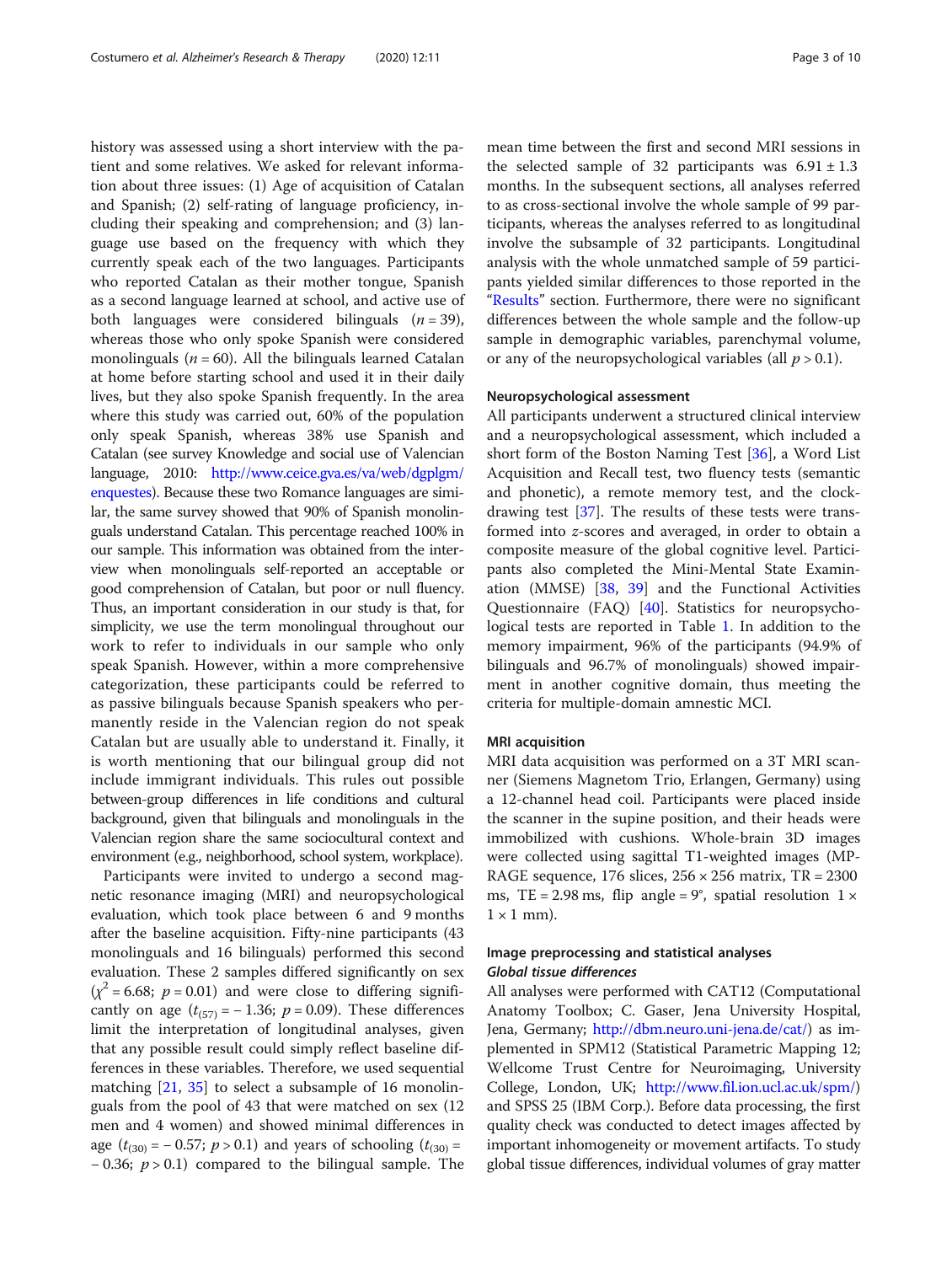<span id="page-3-0"></span>Table 1 Sociodemographic and neuropsychological variables for monolingual and bilingual MCI patients

|                         | Monolinguals $(N = 60)^a$ | Bilinguals $(N = 39)^a$  | Statistical differences | $p$ value |  |
|-------------------------|---------------------------|--------------------------|-------------------------|-----------|--|
| Gender<br>$M/F = 26/34$ |                           | $M/F = 24/15$            | $x^2 = 3.13$            | 0.08      |  |
| Age                     | 73.58 (5.76)              | 74.26 (5.78)             | $t = -0.56$             | 0.57      |  |
| Years of schooling      | 8.62(3.45)                | 8.33(2.43)<br>$t = 0.47$ |                         | 0.63      |  |
| Cognitive level         | $-0.05(0.6)$              | 0.07(0.64)               | $t = -1.00$             |           |  |
| <b>MMSE</b>             | 26.95 (2.63)              | 27.23 (2.18)             | $-0.55$                 | 0.58      |  |
| <b>FAQ</b>              | 3.3(2.58)                 | 3.82(2.48)               | $-0.97$                 | 0.32      |  |
| Boston                  | 9.33(1.45)                | 9.77(1.31)               | $-1.52$                 | 0.13      |  |
| Phonetic fluency        | 8.37(2.14)                | 8.51(2.62)               | $-0.30$                 | 0.76      |  |
| Semantic fluency        | 10.63(2.47)               | 10.74 (2.19)             | $-0.23$                 | 0.82      |  |
| <b>WLA</b>              | 9.03(2.88)                | 9.79(2.78)               | $-1.30$                 | 0.20      |  |
| <b>WLR</b>              | 1.07(0.86)                | 1.10(0.91)               | $-0.20$                 | 0.84      |  |
| Remote memory           | 9.18(1.46)                | 9.49(1.23)               | $-1.08$                 | 0.28      |  |
| Clock-drawing           | 7.14(1.80)                | 7.00(1.41)               | 0.39                    | 0.69      |  |

N sample size, M/F males/females,  $\chi^2$  chi-squared test, t t-value for two-sample t test, MMSE Mini-Mental State Examination, FAQ Functional Activities

Questionnaire, WLA word list acquisition, WLR word list recall

<sup>a</sup>Mean and standard deviation (in parentheses) are shown for quantitative variables

(GM), white matter, and cerebrospinal fluid were estimated after applying the standard segmentation procedure implemented in CAT12. Then, the brain parenchyma volume for each participant was obtained from the sum of the absolute volumes of gray matter and white matter. Between-group comparisons were carried out by means of ANCOVA models. For cross-sectional analyses, the model included global parenchymal volumes as dependent variable and bilingualism as independent variable. The possible confound of total intracranial volume (TIV) was included as covariate of no interest. For the study of longitudinal differences, the model included the parenchymal volumes for the first and second MRI scan as dependent variable, time as within-subject factor, and bilingualism as between-subject factor. The possible confound of time between scans (in months) and the differences in TIV estimations between the first and second MRI scans were included as covariates of no interest. Planned comparisons were evaluated to test the hypothesis of higher atrophy in bilinguals in the cross-sectional analysis and the hypothesis of a higher rate of atrophy in monolinguals in the longitudinal analysis, using a significance level threshold of  $p < 0.05$ .

#### Region-based morphometry

In order to study region-specific volumetric differences, region of interest (ROI) analysis implemented in CAT12 was performed. In this analysis, also called region-based morphometry (RBM), an anatomical atlas is transformed into native subject space, and the sum of the local GM inside the atlas' pre-defined ROIs is estimated. The LONI Probabilistic Brain Atlas (LPBA40) [\[41\]](#page-9-0) was used as a reference atlas. In this atlas, the whole brain is divided into 56 parcels comprising both cortical and subcortical areas. Statistical analyses were similar to the ones used to investigate global tissue differences. For cross-sectional analyses, ANCOVA models were performed, including ROI volumes as dependent variable, bilingualism as independent variable, and TIV as confound. For longitudinal analyses, ANCOVA models were carried out, including ROI volumes for the first and second MRI scans as dependent variable, time as withinsubject factor, and bilingualism as between-subject factor. Again, the time between scans (in months) and differences in TIV estimations were included as confounds. Then, planned comparisons were conducted to test the hypothesis of higher atrophy in bilinguals in the cross-sectional analysis and a higher rate of atrophy in monolinguals in the longitudinal analysis, using a significance level threshold of  $p < 0.05$  false discovery rating (FDR) corrected.

#### Results

#### Cross-sectional sociodemographic and neuropsychological results

We used  $t$  tests or chi-squares to compare these variables (see Table 1 and Fig. [1](#page-4-0)a). The results confirmed that there were no significant between-group differences between the bilingual and monolingual groups in age, gender, years of schooling, and global cognitive level. Importantly, the two groups did not differ in their performance on the Boston Naming Test in Spanish or in the analyses of the other neuropsychological tests. This pattern of results confirmed that the two groups presented a similar cognitive status at the time of the first MRI scan.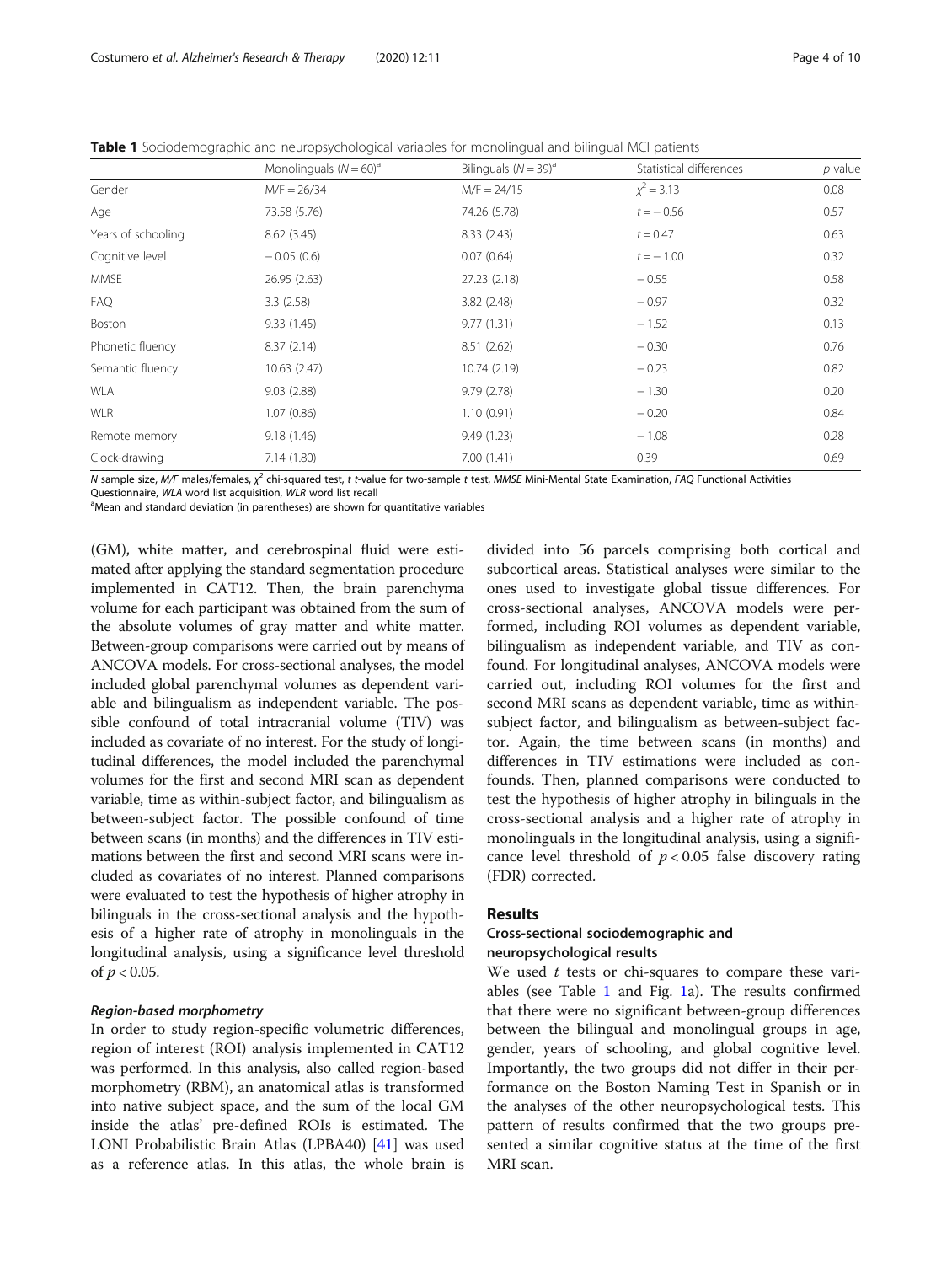<span id="page-4-0"></span>

#### Cross-sectional MRI results

In agreement with our hypothesis, the study of global differences in brain parenchyma volume showed reduced brain volume ( $t_{(96)} = 3$ ;  $p = 0.002$ ) in bilinguals, compared to monolinguals (see Fig. 1b). We ran an RBM analysis to locate where these differences were more prominent (see Fig. 1c). This analysis showed that bilinguals, compared to monolinguals, present significantly lower volume in the right supramarginal gyrus ( $t_{(96)} = 3.48$ ;  $p =$ 0.021 FDR corrected) and the left lingual gyrus ( $t_{(96)}$  = 3.12;  $p = 0.034$  FDR corrected). The opposite comparison (bilinguals > monolinguals) did not show any significant differences, even when using a lower threshold of  $p <$ 0.05 uncorrected.

#### Longitudinal neuropsychological results

Two participants (one bilingual and one monolingual) did not complete the second neuropsychological evaluation and were excluded from this analysis. Similar to the brain atrophy analyses, we used an ANCOVA model to study the hypothesis of higher cognitive decline in monolinguals than in bilinguals. Thus, the global cognitive level for the first and second evaluations was included as dependent variable, time as within-subject factor, bilingualism as between-subject factor, and time between explorations (in months) as covariate of no interest. Planned comparisons revealed a faster global cognitive decline in monolinguals compared to bilinguals  $(t_{(27)} = 2.50; p = 0.009;$  $(t_{(27)} = 2.50; p = 0.009;$  $(t_{(27)} = 2.50; p = 0.009;$  see Fig. 2a). Post hoc analyses investigating this effect showed that the global cognitive decline was significant in monolinguals  $(t_{(14)} = 4.02; p <$ 0.001), but not in bilinguals  $(t_{(14)} = 0.85; p = 0.205)$ . The same analyses for individual tests showed a significantly faster decline in the monolingual group as compared to the bilingual group on the phonetic fluency test, that is, a similar pattern to the one observed in the global cognitive level (see Table [2](#page-6-0)).

#### Longitudinal MRI results

As expected, planned comparisons to test the hypothesis of a higher rate of atrophy in monolinguals than bilinguals revealed a significant interaction between the time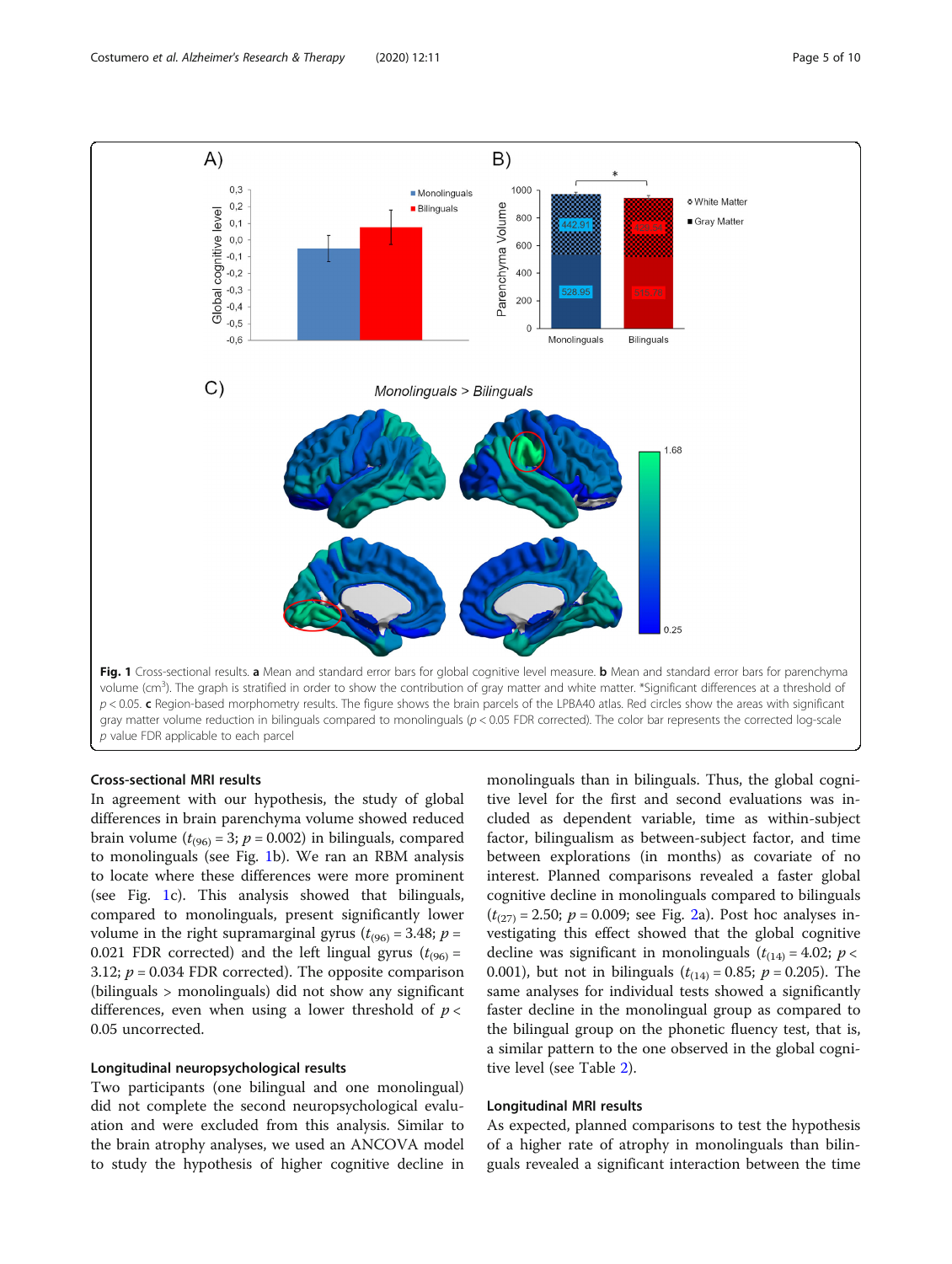<span id="page-5-0"></span>

and language groups  $(t<sub>(28)</sub> = 2.02; p = 0.027)$ , reflecting a slower parenchymal volume loss in bilinguals compared to monolinguals across the time points (see Fig. 2b). Post hoc analyses investigating this effect showed that the parenchymal volume loss was significant in monolinguals ( $t_{(14)} = 4.75$ ;  $p < 0.001$ ), but not in bilinguals ( $t_{(14)} =$ 1.15;  $p = 0.134$ ). The study of region-specific longitudinal differences by means of RBM analyses did not show any significant differences at a threshold of  $p < 0.05$  FDR corrected in any ROI. However, using a more liberal threshold of  $p < 0.05$  uncorrected, we found differences in the right cingulate gyrus  $(t<sub>(28)</sub> = 2.46; p = 0.01)$ , right putamen  $(t_{(28)} = 2.16; p = 0.019)$ , right caudate  $(t_{(28)} = 1.74;$  $p = 0.046$ ), right hippocampus  $(t_{(28)} = 1.94; p = 0.031)$ , and left fusiform gyrus  $(t<sub>(28)</sub> = 1.93; p = 0.032)$ . All these regions showed a similar pattern of faster volume reduction over time in monolinguals compared to bilinguals. Of note, these uncorrected results are reported for descriptive purposes to provide information about the areas within the parenchyma where the differences are more pronounced in our data, and they should not be used to draw inferences.

#### **Discussion**

We investigated the neural bases of the putative protective effect of bilingualism against dementia by comparing the brain atrophy of bilinguals and monolinguals suffering from MCI. To this end, we selected two groups of monolingual and bilingual MCI patients with similar sociodemographic characteristics and education levels,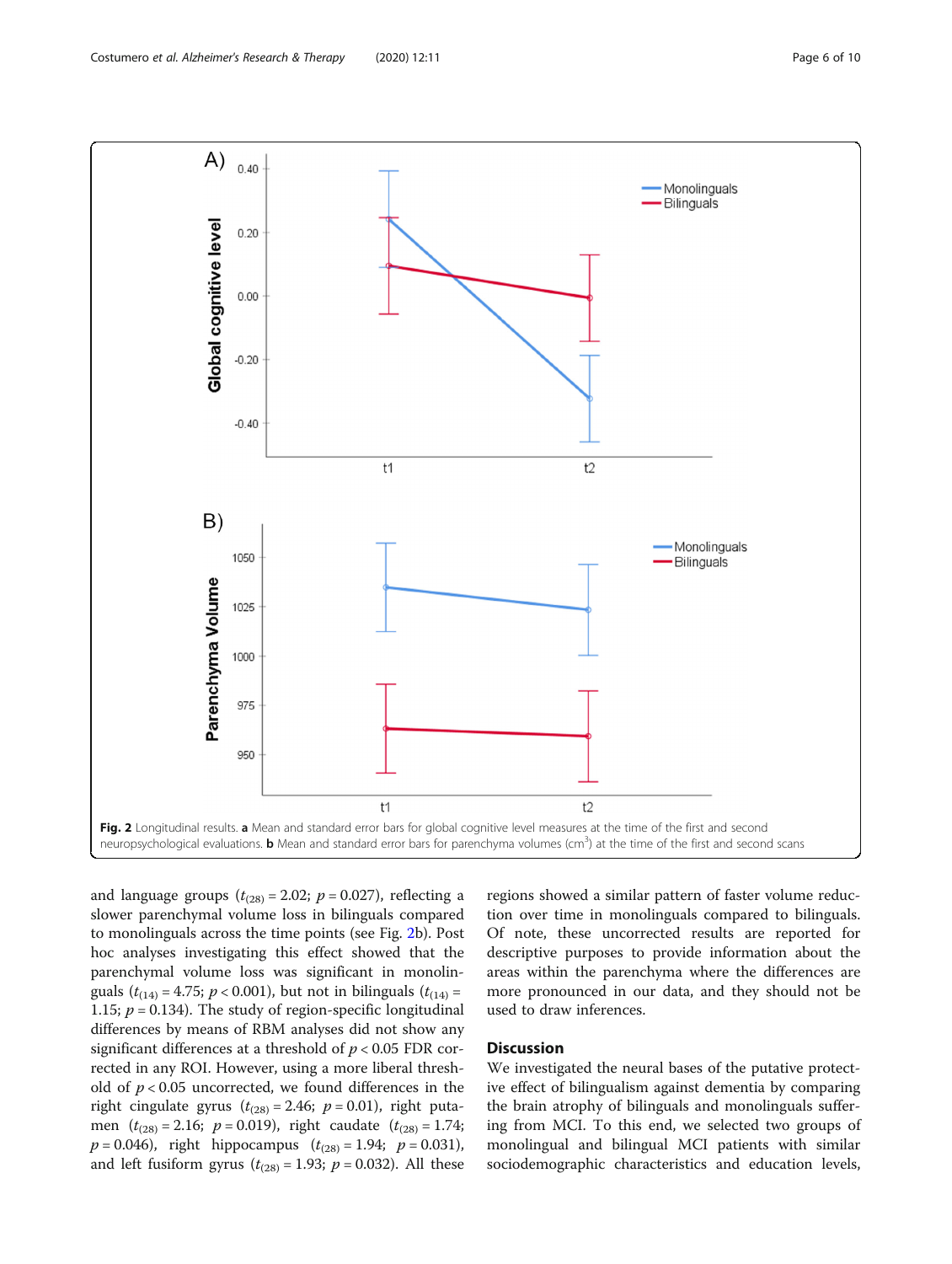<span id="page-6-0"></span>Table 2 Neuropsychological results for the subgroups of monolinguals and bilinguals included in the longitudinal study

|                  | Monolinguals |             | Bilinguals  |            |          | Time effects       | Interaction effects  |
|------------------|--------------|-------------|-------------|------------|----------|--------------------|----------------------|
|                  | Time 1       | Time 2      | Time 1      | Time 2     | F-score' | $F\text{-score}^2$ | F-score <sup>3</sup> |
| <b>MMSE</b>      | 26.8(2.73)   | 25.7 (3.02) | 27.7(2.13)  | 27.1(3.02) | 1.46     | $5.87*$            | 0.68                 |
| FAQ              | 3.80(2.96)   | 5.40(4.47)  | 3.07(1.49)  | 5.40(2.92) | 0.15     | $9.15*$            | 0.42                 |
| Boston           | 9.53(1.68)   | 8.87(2.36)  | 9.93(1.03)  | 9.40(1.12) | 0.70     | $7.74*$            | 0.09                 |
| Phonetic fluency | 14.0 (8.34)  | 6.73(2.79)  | 11.2(3.73)  | 9.13(1.81) | 0.02     | $14.74*$           | $4.19*$              |
| Semantic fluency | 21.4(16.3)   | 10.0(3.05)  | 13.6(5.41)  | 9.60(1.55) | 2.56     | 15.92*             | 3.45                 |
| <b>WLA</b>       | 10.0(3.09)   | 9.73(3.31)  | 8.47 (1.36) | 9.13(2.03) | 1.74     | 0.75               | 0.90                 |
| <b>WLR</b>       | 0.87(0.83)   | 0.53(0.64)  | 1.00(0.65)  | 1.13(0.52) | 3.39     | 0.49               | 2.51                 |
| Remote memory    | 8.80(2.01)   | 9.13(1.64)  | 9.47(1.13)  | 9.93(1.03) | 2.71     | 1.54               | 0.06                 |
| Clock-drawing    | 7.50 (2.28)  | 6.29(2.46)  | 7.40(1.30)  | 6.73(1.03) | 0.08     | 9.39               | 0.73                 |

Cells in the table indicate the groups' means (standard deviation in parenthesis) for each neuropsychological test at time 1 and time 2. Two participants (1 bilingual and 1 monolingual) did not complete the neuropsychological evaluation at time 2. Thus, the table shows statistics excluding these participants ( $N = 30$ ; 15 bilinguals and 15 monolinguals)

MMSE Mini-Mental State Examination, FAQ Functional Activities Questionnaire, WLA word list acquisition, WLR word list recall

 $*p$  < 0.05 uncorrected

<sup>1</sup>The main effect of bilingualism estimated by means of a two-way mixed ANOVA, including time as within-subject factor and bilingualism as between-subject factor

<sup>2</sup>The main effect of time estimated by means of a two-way mixed ANOVA, including time as within-subject factor and bilingualism as between-subject factor

<sup>3</sup>The interaction effect between time and bilingualism estimated by means of an ANCOVA model, including time as within-subject factor, bilingualism as betweensubject factor, and time between explorations (in months) as covariate of no interest

living in the same area in the city of Valencia. The cross-sectional analysis showed that MCI bilinguals showed a greater amount of brain atrophy than MCI monolinguals, but no differences in global cognitive level or age. In the present study, we also took prospective longitudinal measures to shed light on atrophy rates in both groups. In agreement with our hypotheses, monolinguals showed higher brain atrophy rates and more cognitive decline than bilinguals in a 7-month period. Specifically, in this period, monolinguals, but not bilinguals, showed significant brain atrophy and cognitive decline. Together, our results suggest that the active use of two languages throughout life not only promotes CR, but also brain reserve, providing a neural-based framework that could explain why bilinguals, compared to monolinguals, show a delay in the onset of dementia.

The results of the present study are consistent with previous cross-sectional studies showing that bilinguals require a greater amount of neuropathology in the brain to manifest the same cognitive status level. Specifically, one study using positron emission tomography (PET) in patients with AD showed that bilinguals had lowered hypometabolism, especially in the temporo-parietal cortex [[16\]](#page-8-0), whereas another study using computed tomography showed more GM atrophy in bilingual AD patients than in monolingual patients [\[24\]](#page-9-0). Our crosssectional analysis is consistent with all these results, but it presents some additional features that should be specifically discussed. First, our study is the first to demonstrate this neuroprotection in MCI patients. This condition is a preclinical form of dementia that preserves the ability to perform daily life activities. Our clinical sample was mostly composed of multi-domain amnestic

MCI patients, and the results showed no age differences between the language groups because bilinguals were only 7 months older than monolinguals. These results were consistent with a previous report showing age differences in single-domain, but not multi-domain, MCI patients [\[14\]](#page-8-0). In that study, the authors proposed the possible coexistence of vascular risk factors as a possible explanation for the lack of age effects in this group, but this is unlikely in our sample because patients with vascular problems identified in the MRI were removed from the sample, and because bilingualism also protects against deterioration in stroke patients [\[42\]](#page-9-0). Thus, our data are the first to show increased CR in MCI, that is, higher atrophy in MCI bilinguals at the same cognitive level as MCI monolinguals. Second, we have demonstrated the effect of bilingualism on brain atrophy in the absence of relevant between-group differences in factors such as education, age, or the environment (i.e., the same city of residence), as obtained in previous studies [[16,](#page-8-0) [24](#page-9-0)]. It is important that the two groups did not differ in their cognitive status, as assessed by a neuropsychological profile. Thus, the results obtained in the present study strengthen the interpretation of a bilingual advantage because we controlled for the potential confounding factors. According to recent proposals [[9](#page-8-0)], differences may arise from a better capacity of bilinguals to functionally compensate for the greater loss of brain parenchyma. This increased neural compensation would arise from the continuous use of two languages, which entails a stronger use of certain brain areas involved in language control and executive functions [\[16](#page-8-0)]. The fact that our monolingual individuals could be better categorized as *passive bilinguals* favors this interpretation,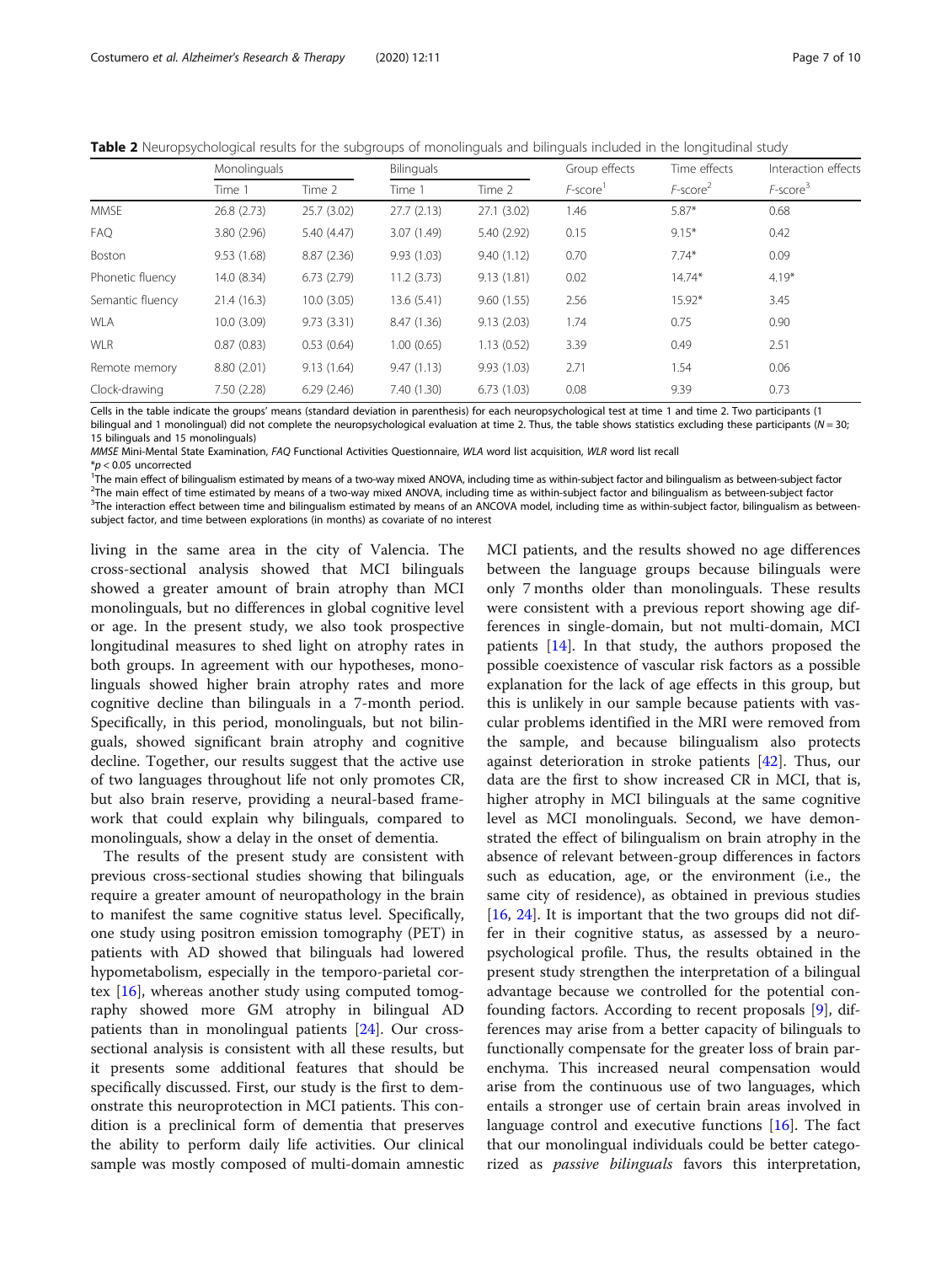given that the observed differences would not arise from the knowledge of the second language per se, but rather from the frequency of use.

RBM analysis revealed that the between-group significant differences shown in our cross-sectional study were mainly located in the lingual and supramarginal gyrus. These two regions have been reported to be affected by AD in functional and structural meta-analyses [\[43](#page-9-0), [44](#page-9-0)]. Specific alterations in MCI individuals have been found in the lingual gyrus during tasks involving episodic memory [\[45\]](#page-9-0). Moreover, differences in the supramarginal gyrus have been shown when comparing anatomical likelihood estimate maps of MCI converters and nonconverters in a meta-analysis integrating results from different neuroimaging modalities [\[46](#page-9-0)]. The right supramarginal area was also involved in previous morphometric studies in bilingualism. For instance, increased GM volume in this region has been related to better proficiency in the second language and the number of non-native languages spoken [\[47](#page-9-0)]. Furthermore, healthy older bilinguals showed higher white matter integrity than monolinguals in the superior longitudinal fasciculus [[21](#page-8-0), [22\]](#page-8-0), that is, the white matter tract that connects the supramarginal gyrus to the frontal and temporal regions. All these results may suggest that the brain areas related to the use of language would increase their efficiency in bilinguals and, in turn, compensate for the effects of AD neuropathology.

One of the main objectives of this study was to investigate how bilingualism impacts the course of dementia. For this reason, we retested a subsample of patients who did not differ at baseline on any of the cognitive or sociodemographic variables (age, education, and gender). Our longitudinal results suggest that monolinguals have a faster rate of cognitive decline and brain atrophy than bilinguals. On the neuropsychological measures, both groups showed a significant cognitive decline on the MMSE, FAQ, phonetic and semantic fluency, Boston Naming Test, clock-drawing test, and the overall measure in the 7-month period. Crucially, monolinguals showed a greater decline than bilinguals on the overall cognitive measure. This result coincides with previous findings showing a heterogeneous pattern of cognitive decline that does not focus on any specific domain [[48](#page-9-0), [49](#page-9-0)]. In this regard, it is noteworthy that most of the patients who participated in this study were multiple-domain amnestic. Importantly, monolinguals, but not bilinguals, presented significant brain atrophy in the 7-month period. These results coincide with the findings from crosssectional studies in healthy older individuals showing increased age-related brain atrophy in monolinguals compared to bilinguals [\[27](#page-9-0)–[30](#page-9-0)]. In this regard, the results of our study agree with these findings and suggest that the neuroprotective effect of bilingualism is also maintained during the early stages of dementia. A possible neural

mechanism driving this effect was proposed by Barulli and Stern, who suggested that neural compensation may increase brain reserve by promoting neuroplasticity [[23\]](#page-9-0). Thus, the functional compensation required to maintain performance will eventually lead to changes in the brain itself. RBM analyses investigating the specific brain areas with a higher atrophy rate in monolinguals than in bilinguals did not show significant results at the pre-established threshold  $(p < 0.05$  FDR corrected). However, uncorrected results suggest that the main differences found in the parenchymal analyses were located in areas related to language or executive control, such as the cingulate gyrus and the striatum [[50\]](#page-9-0), and in crucial areas in dementia, such as the hippocampus. Although speculative, we suggest that the continuous use of two languages in bilinguals may help to preserve the brain areas involved in controlling two languages and, potentially, executive control [\[51](#page-9-0)]. This neuroprotection would have a compensatory effect on the manifestation of cognitive symptoms of MCI and dementia [[16\]](#page-8-0).

This study has several limitations that should be considered. First, the sample in our study was composed only of MCI individuals. MCI cohorts are heterogeneous groups with variable rates of conversion to dementia. Therefore, cautious interpretation is required when extending the results to the protective effects of bilingualism on dementia. Second, due to participants' drop out, only 59.6% of the initial sample performed the longitudinal recording. Furthermore, this subsample was unbalanced. Therefore, the longitudinal results were based on a relatively small sample of 32 individuals. However, the results obtained when comparing the unbalanced sample of 16 bilinguals and 43 bilinguals yielded similar results. Future studies with larger sample sizes may provide other differences not detected in our study. Third, the follow-up period could be considered short for a longterm disease such as AD. Therefore, our longitudinal analysis could be considered the first one to provide empirical evidence about short-term patterns of atrophy and cognitive decline in bilinguals and monolinguals with MCI. However, further studies investigating longitudinal changes in these populations using longer temporal windows are necessary. Fourth, the bilinguals in this study spoke Spanish and Catalan, which could be considered two similar languages. This could be a limitation in many studies of bilingualism; however, the protective influence of bilingualism on dementia has been demonstrated in different contexts (e.g., English-Spanish, English-Polish, English-Yiddish, Telugu-Hindi, Dutch-French). Furthermore, for the specific purposes of this study, this similarity might be a strength. It has been proposed that the relationship between cognitive reserve and bilingualism is due to the additional demands on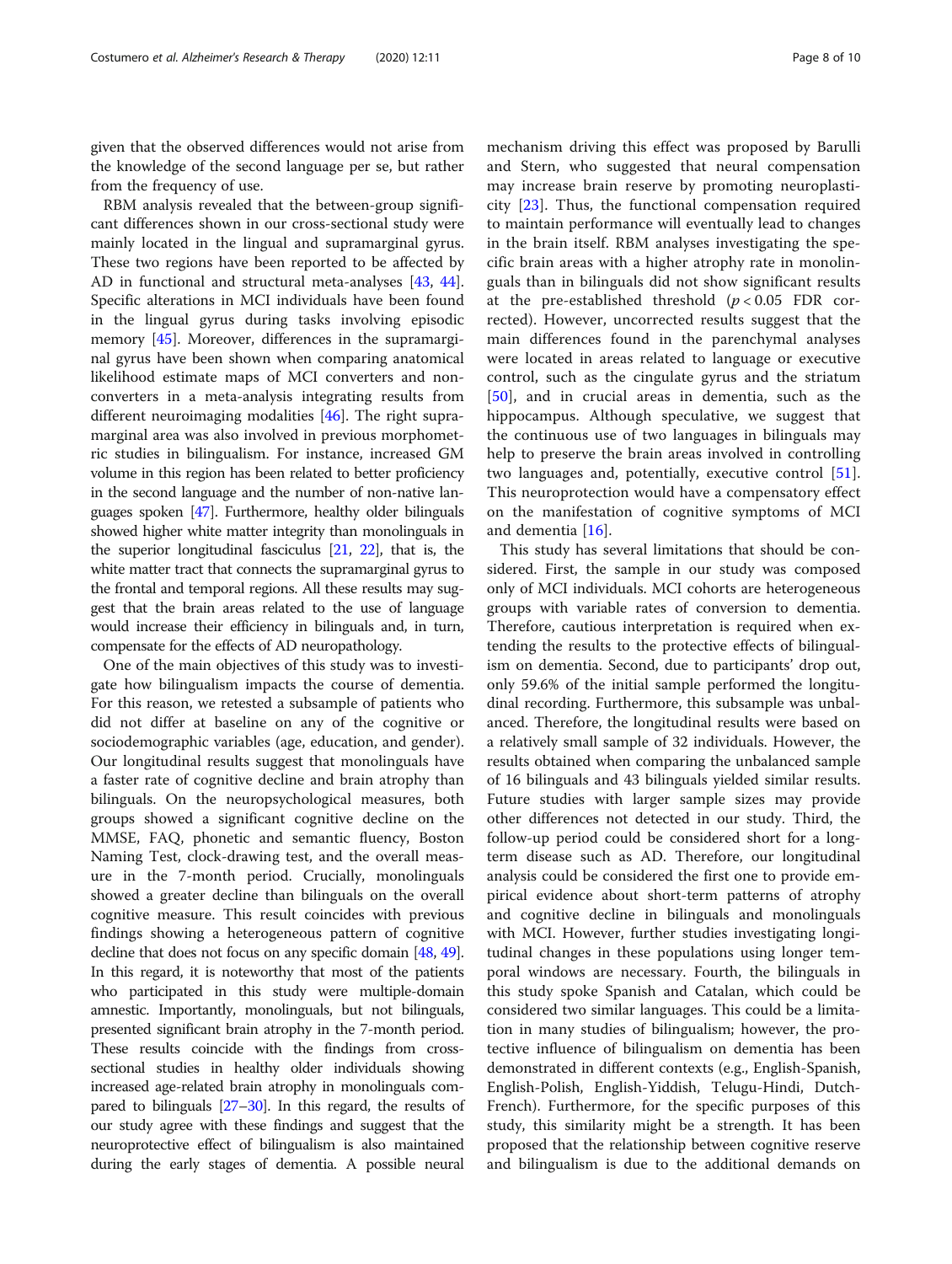<span id="page-8-0"></span>the control system in bilinguals to effectively manage the two languages  $[8-10]$ . The positive findings in our study suggest that the contribution of bilingualism to CR is effective even in bilinguals speaking similar languages, where the cognitive demands on the control system might be considered lower than in dissimilar languages. In fact, in our study, we compared active and passive bilinguals; therefore, our results suggest that the contribution of bilingualism to cognitive reserve is related to the active use of the two languages and not just their comprehension. The same conclusions could be drawn from other studies [15].

#### Conclusions

As a general conclusion, in this study, we found that bilinguals with the same cognitive level, age, years of schooling, sociocultural origin, and disease severity (MCI) as monolinguals showed lower parenchymal volume, especially in areas related to bilingualism and those previously described as affected in AD. Furthermore, monolinguals have prospectively shown a higher atrophy rate and greater cognitive decline than bilinguals over time. Together, our results suggest that bilingualism promotes both CR and brain reserve. The combination of these two factors may provide a neural framework to explain the nature and origin of the bilingual advantage in the delay of dementia.

#### Abbreviations

AD: Alzheimer's disease; CR: Cognitive reserve; MCI: Mild cognitive impairment; MRI: Magnetic resonance imaging; MMSE: Mini-Mental State Examination; FAQ: Functional Activities Questionnaire; GM: Gray matter; TIV: Total intracranial volume; ROI: Region of interest; RBM: Region-based morphometry; FDR: False discovery rating; PET: Positron emission tomography

#### Acknowledgements

Not applicable.

#### Authors' contributions

VC and CA created the experimental design and methodology. VC, VB, and JE acquired the experimental data. VC and LMM performed the data analysis. VC, LMM, and CA interpreted the results obtained in the study. VC and LMM were the major contributors in writing the manuscript. VC and CA supervised the whole process. All the authors read and approved the final manuscript.

#### Funding

This work was supported by the project (201410-30-31) provided by Fundació Marató TV3 awarded to CA. LM-M was supported by an FPU grant from the Spanish Ministry of Education (FPU17/00698), and VC was supported by a Juan de la Cierva post-doctoral graduate program grant from the Spanish Ministry of Economy, Industry and Competitiveness (IJCI-2016-29247).

#### Availability of data and materials

The datasets analyzed during the current study are not publicly available due to individual privacy protection but are available from the corresponding author on reasonable request.

#### Ethics approval and consent to participate

All the study procedures conformed to the Code of Ethics of the World Medical Association and were approved by the ethics committee of the University Jaume I (Deontological Commission).

#### Consent for publication

All participants were informed of the nature of the research, and they provided written informed consent prior to their participation in the study.

#### Competing interests

The authors declare that they have no competing interests.

#### Author details

<sup>1</sup> Center for Brain and Cognition, University Pompeu Fabra, Barcelona, Spain. <sup>2</sup>Neuropsychology and Functional Neuroimaging Group, University Jaume I Castellón, Spain.<sup>3</sup>ERI Lectura, University of Valencia, Valencia, Spain.<sup>4</sup>ERESA Medical Group, Valencia, Spain. <sup>5</sup>Department of Neurology, General Hospital of Valencia, Valencia, Spain. <sup>6</sup>Neurology Unit, University and Polytechnic Hospital La Fe, Valencia, Spain. <sup>7</sup>Department of Cognition, Development, and Educational Psychology Section of Cognitive Processes, University of Barcelona, Barcelona, Spain. <sup>8</sup>Cognition and Brain Plasticity Group, Bellvitge Biomedical Research Institute (IDIBELL), L'Hospitalet de Llobregat, Spain. <sup>9</sup> <sup>9</sup> Computer Science Department, University of Jaén, Jaén, Spain.

#### Received: 24 July 2019 Accepted: 5 January 2020 Published online: 10 January 2020

#### References

- 1. Fratiglioni L, Paillard-Borg S, Winblad B. An active and socially integrated lifestyle in late life might protect against dementia. Lancet Neurol. 2004;3: 343–53.
- 2. Bialystok E, Craik FIM, Luk G. Bilingualism: consequences for mind and brain. Trends Cogn Sci. 2012;16:240–50.
- 3. Freedman M, Alladi S, Chertkow H, et al. Delaying onset of dementia: are two languages enough? Behav Neurol. 2014;2014:808137.
- 4. Guzmán-Vélez E, Tranel D. Does bilingualism contribute to cognitive reserve? Cognitive and neural perspectives. Neuropsychology. 2015;29:139–50.
- 5. Stern Y. What is cognitive reserve? Theory and research application of the reserve concept. J Int Neuropsychol Soc. 2002;8:448–60.
- 6. Steffener J, Stern Y. Exploring the neural basis of cognitive reserve in aging. Biochim Biophys Acta - Mol Basis Dis. 1822;2012:467–73.
- 7. Kroll JF, Bialystok E. Understanding the consequences of bilingualism for language processing and cognition. J Cogn Psychol. 2013;25:497–514.
- 8. Abutalebi J, Green D. Neuroimaging of language control in bilinguals: neural adaptation and reserve. Biling Lang Cogn. 2016;19:689–98.
- Perani D, Abutalebi J. Bilingualism, dementia, cognitive and neural reserve. Curr Opin Neurol. 2015;28:618–25.
- 10. Bialystok E. Reshaping the mind: the benefits of bilingualism. Can J Exp Psychol. 2011;65:229–35.
- 11. Bialystok E, Craik FIM, Freedman M. Bilingualism as a protection against the onset of symptoms of dementia. Neuropsychologia. 2007;45:459–64.
- 12. Craik FIM, Bialystok E, Freedman M. Delaying the onset of Alzheimer disease: bilingualism as a form of cognitive reserve. Neurology. 2010;75:1726–9.
- 13. Alladi S, Bak TH, Duggirala V, et al. Bilingualism delays age at onset of dementia, independent of education and immigration status. Neurology. 2013;81:1938–44.
- 14. Ossher L, Bialystok E, Craik FIM, et al. The effect of bilingualism on amnestic mild cognitive impairment. J Gerontol Ser B Psychol Sci Soc Sci. 2013;68:8–12.
- 15. Woumans E, Santens P, Sieben A, et al. Bilingualism delays clinical manifestation of Alzheimer's disease. Biling Lang Cogn. 2015;18:568–74.
- 16. Perani D, Farsad M, Ballarini T, et al. The impact of bilingualism on brain reserve and metabolic connectivity in Alzheimer's dementia. Proc Natl Acad Sci. 2017;114:1690–5.
- 17. Bak TH, Nissan JJ, Allerhand MM, et al. Does bilingualism influence cognitive aging? Ann Neurol. 2014;75:959–63.
- 18. Calvo N, García AM, Manoiloff L, et al. Bilingualism and cognitive reserve: a critical overview and a plea for methodological innovations. Front Aging Neurosci. 2016;7:249.
- 19. Stern Y. Cognitive reserve in ageing and Alzheimer's disease. Lancet Neurol. 2012;11:1006–12.
- 20. Abutalebi J, Guidi L, Borsa V, et al. Bilingualism provides a neural reserve for aging populations. Neuropsychologia. 2015;69:201–10.
- 21. Anderson JAE, Grundy JG, De Frutos J, et al. Effects of bilingualism on white matter integrity in older adults. Neuroimage. 2018;167:143–50.
- 22. Luk G, Bialystok E, Craik FIM, et al. Lifelong bilingualism maintains white matter integrity in older adults. J Neurosci. 2011;31:16808–13.